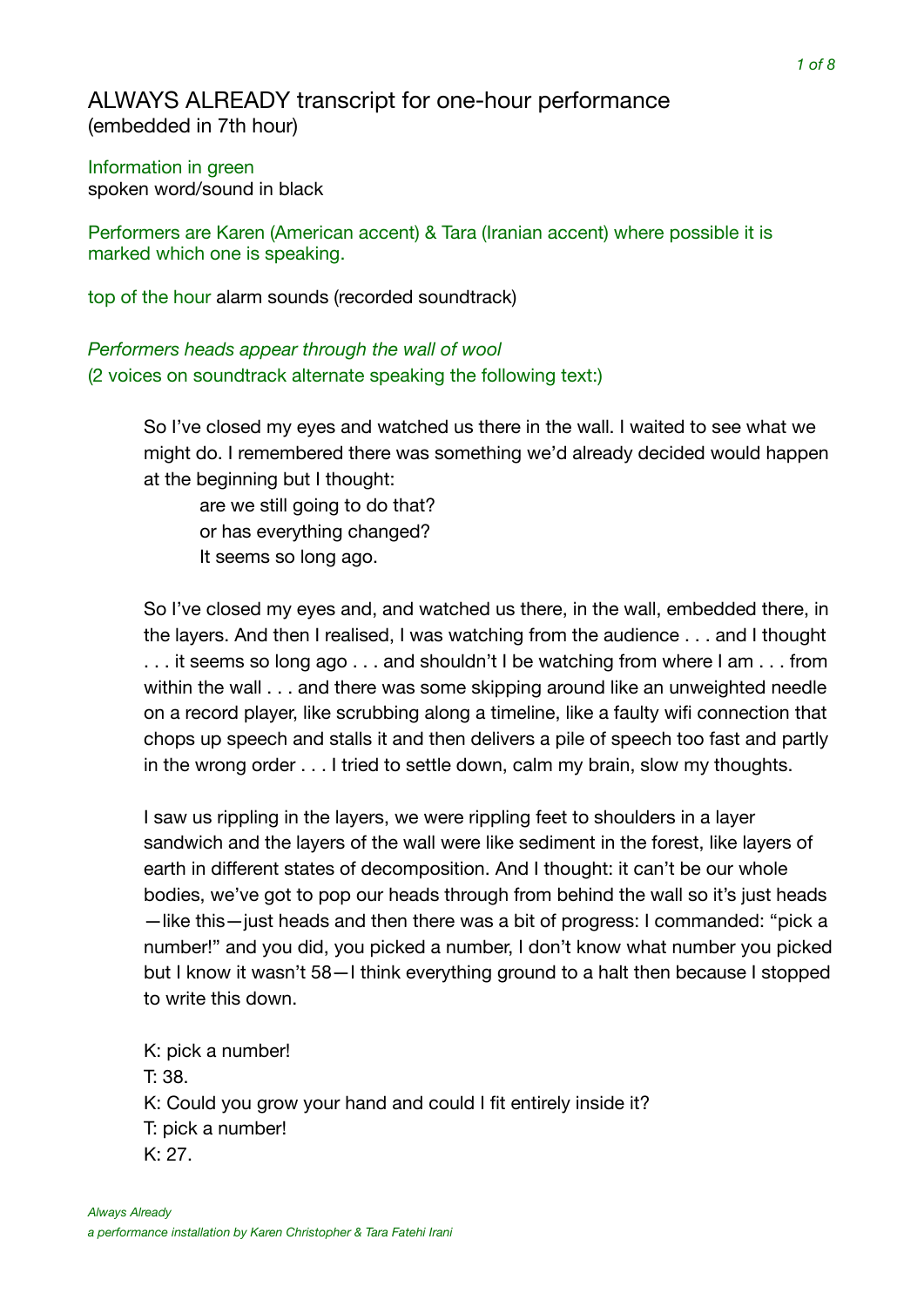T: Does everyone with lungs breathe the space between the knots and the space around our arms and the space of this loom and the space of this room which is a loom and the space of this building, and the space of the trees right outside this building, and the space between their leaves, their branches, and the space between their roots and around their roots, all the way to the ocean and in between the oceans?

*the performers pull their heads out and move to the front of the wall—a sequence of simple movements repeated again and again like clockwork, like a machine* 

(on soundtrack performers sing *carpet weaving pattern calling* in Farsi)

[Ash Ooze: performers don white constructions and Tara sings live]

آهنگ زبانگنجشک رو تقدیمتون میکنم<br>(Farsi)

She swallows the whirlybirds. Ash oozes out of her eye. Two leaves like tiny sparrow-tongues, tip out of her pupils, tear the cornea and wonder if they'll ever become a tree.

*Performers perform a dance sequence soundtrack is a "breath orchestra."*

*Karen balances on the backs of two chairs and sings* "a wavering song for a dandelion" *live.* 

I'm told it comes from the outside even though it started on the inside what I'm told, what I'm told is that a seed or  $-$  a part of a seed or  $-$  something very much like a se-e-ed got in to the inside and then with just enough nutrition to trigger a sprout it began to twitch and  $-$  as  $-$  it grew it  $-$  twisted twisted, twisted to one side

and then another and there were more than four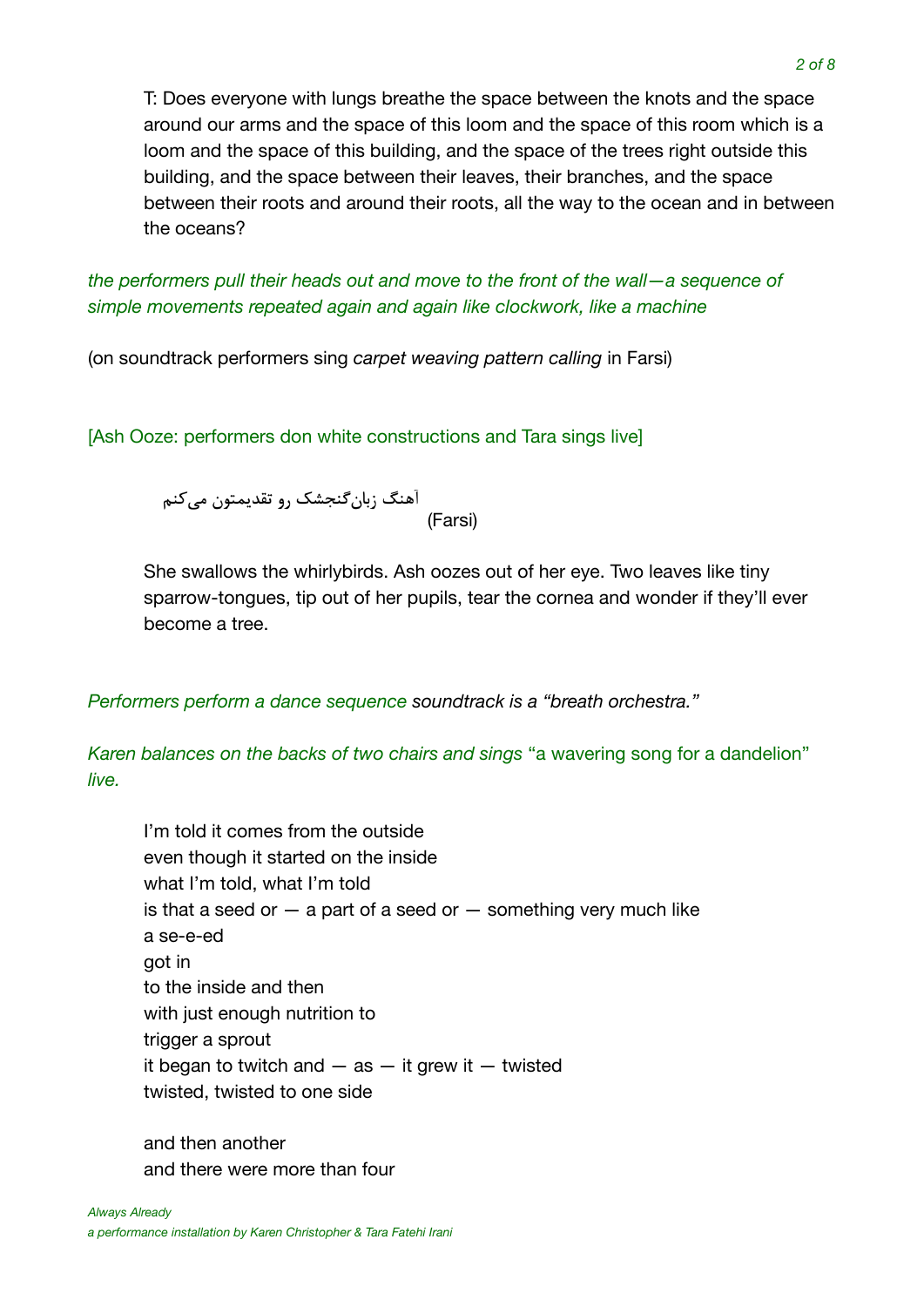there were more than six and the sides increased and it repeats and it repeats and it repeats

that's my complaint not the fact of it I'm happy to be the birthplace of a dandelion it is a weed but it also has some good things about it.

I can do with a dandelion but the twitches take up all my time the attention it takes the poise to remain still the fa-a-ct of my status as a plant pot isn't a problem

it's everything else

the physical noise . . . it ne-e-ver stops.

*A single movement is repeated, the performers sing in Farsi.* 

### *Both performers stand on chairs behind the wool wall and move in a circular motion their voices on soundtrack speak a text together after which it is repeated with some words missing.*

97. I stood still and she stood still, on the street where we'd stopped, because even though we didn't know each other, and were both on our ways to work in the morning, we both reached a particular tree at the same time and both noticed how quickly the leaves had begun falling from it. And as we watched, we waited for this singular flourish, this multiple leaf drop, to come to an end but it continued longer than a moment or a blink of an eye and longer than a sigh and longer than singing happy birthday twice and then longer than holding your breath under water or the other shoe to drop. But the leaves continued to fall and we resorted to looking at each other for some support. And eye contact confirmed that we both thought all of the leaves from the tree would fall, all of them almost simultaneously, but definitely all, in what one might collect together as one fell swoop. And they all fell and we watched it from start to finish. And then we carried on. We never said a word.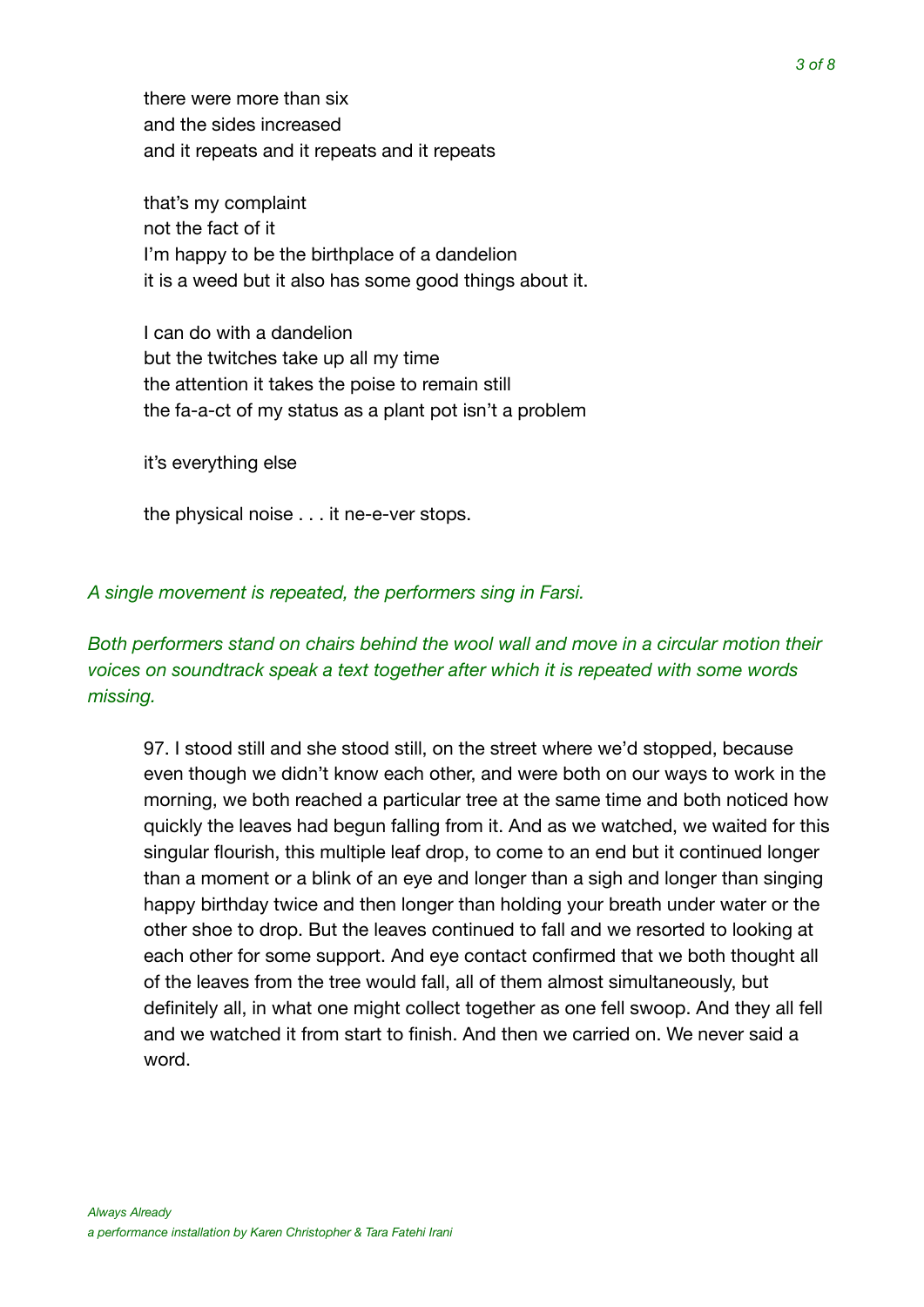*The performers perform a dance sequence their voices speak on the soundtrack first Tara and then Karen.* 

#### T:

Two parts of a machine, slowly approaching. a knot and a bolt, a cage and a ball, a rotor and a bearing, a warp and a weft, a one and a zero. A loom weaving a fabric, a blue on blue, in cloud and wind, abro baad. What you call marbling, I call cloud and wind. Magnified, moving, slower, in place, moving. A crescent path. Two parts of a machine, zig zag. That is the spine. Down the path, a bird sings, a knot a knot a knot in unison. One hundred forgotten questions are half-remembered. Thread it through. Measure. This is a line of flesh, of hay, of metal, of concrete, and the leaves grow in concrete because it is not impossible. And we blow the leaves because it is not impossible. Move with the speed of concrete, and again, Move with the speed of concrete. Ropes overhead. It's mayhem. Loom step, piston punch, leaf arms. It falls. It breaks. Measure measure. It's made of glass and metal. Two parts of a machine. Overlapping Zig Zags. Then there were the disruptions: My skin bled, your laptop announced the time, I thought I should run to the train station, you worried about the cherry tree. Measure measure measure. A dandelion in the ear, the rustling of leaves in a heart, your arm is up, I must hold the leaves the right way up so everything grows out of you. We dance – like two parts of a machine, working, breaking, working. Measure, measure, measure, measure. A windmill. A field with tinkling brooks. Two workers not stirring, not picking crops, not finding mushrooms. Two windmills. Two parts of a machine. Two women. Not singing. This is the room and here is the loom. Here is the spine. Here we breathe. Here we stand. Not stirring. An ash tree grows from my eye. Ever so slightly. I breathe inside a mountain. You make a house. Two parts of a machine. A wasp dies inside a fig, like breathing inside a mountain. You roll into your cocoon and I climb under my octopus den. And pea shoots grow from our fingertips. And then we stop. Have a snack. A wall is made. Everything gets dense. Warm. Wet. Two heads in a wall. Songs. Dances.

#### K:

I need to ask you an impossible question, or a hypothetical question, or I need to ask you a question. Maybe I can just imagine asking you.

It is about the way an idea is full of possibility until you try to write it down . . . how long can it stay alive in my mind before I have to write it down and possibly kill it by solidifying its parameters and cutting off all of the things it isn't to do with ... finding its edges by failing to include.

The performance is fabric and we in it. And it is the idea of who we are talking to  $$ a possible other who isn't really one person but is many or more an idea in the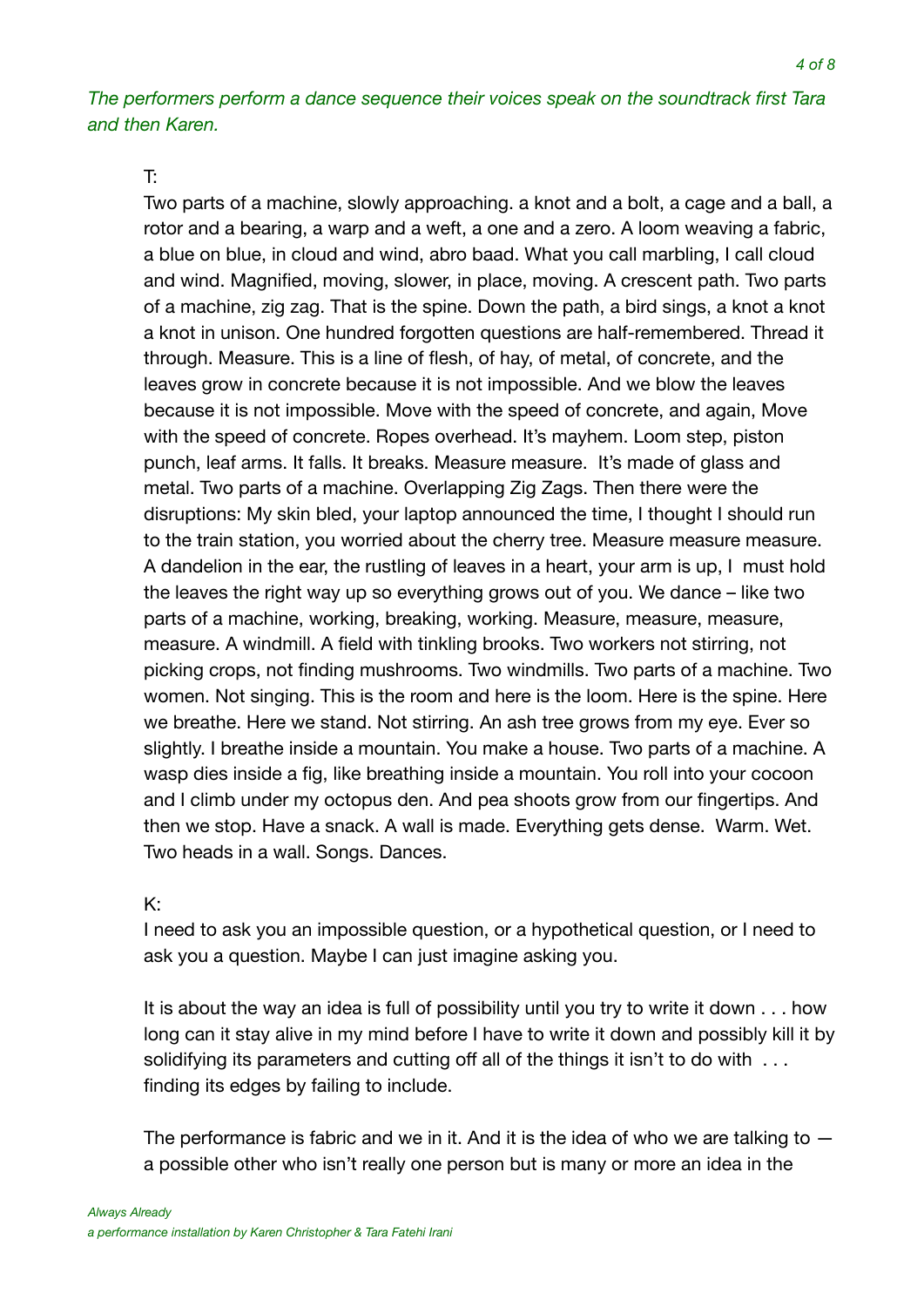head than a solidified human. We are trying to be multiple, looking for the multiple dance.

There is a string, one string, or a curve, or a wire—it might be a wire—or it is a wire with a string wound around it in loops and curls and when it is pulled the wire is taut but the string loops are undone and the white tissue paper leaves with copper wire stems fall all at once to the ground.

The machine of questions is never answered but leaks a story that builds up a climate in which the falling of the paper leaves becomes heart breaking.

A physicalisation of insignificance and freedom and the tiny difference between tied and untied.

Between us we hold the wire, we're holding it higher with slender sticks. We pull the thread/string/yarn/wire and a line of leaves falls between us—tears or leaves or tear-shaped leaves or heart-shaped tears or the contents of my body in droplets face water slowly departing.

The growing of the plants, the fibre, the oozes, the thickness of the sheep wool, the architecture of the rope, the transience of everything, the constant doing and redoing, machine stitch steps zigzag double stitch pea shoot arms, morphing from one state to another, the composition of questions regarding programming cards for textile machines, for computer code, for ephemerality for interlock for gates opened and closed, and for the messages inside seeds saying wherever you land, wait for the signs to be right, and when they are: GROW.

Standing still with a downward facing head. Sudden impulses intermittently enervate the body and a ripple goes through the arms and the head rises and the eyes search the space passively—where am I, what am I, it doesn't matter . . . just a question. Electrical impulse giving enough energy to look.

We are what is growing and what is making and being made, we are the plants, we are the machine. We are working the length of an average work day.

It was a funnel shape with an internal spiral. Parts of it were held together with old fashioned floor nails—large metal pins. A series of circular holes indicated a kind of central spine, a spine missing its bone, an air space, a spine of absence—or room for entrance or idea.

And once again we've learned that when a person makes a choice, so much happens by night, underground, or just out of sight that the chooser is the last to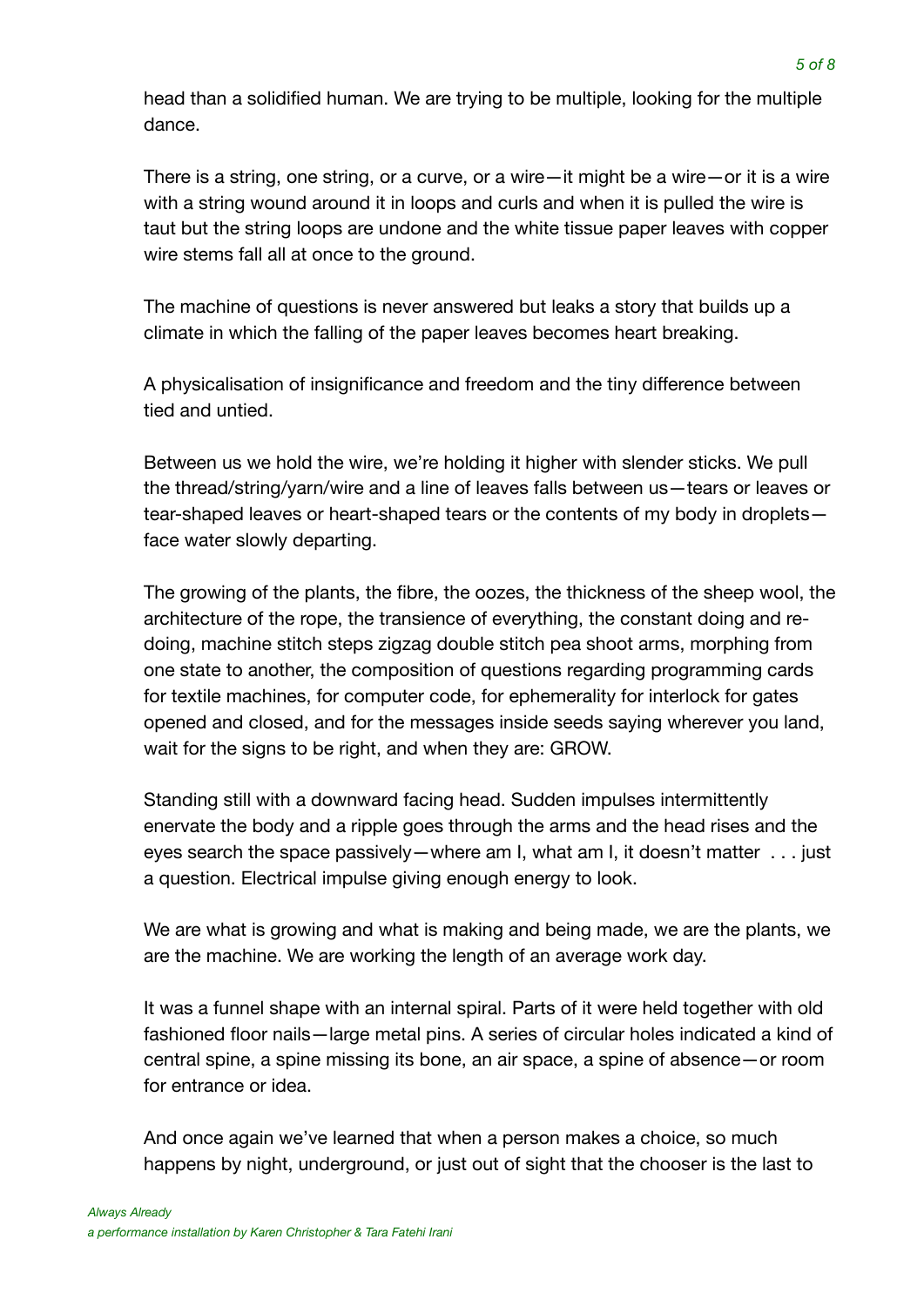know. And from a novel in the dead of night I read "You can't see what you don't understand. But what you think you already understand, you'll fail to notice." I did have a dandelion growing in my inner ear. It did torture me for some quite a few years. I have agreed to cohabitate.

I did see the heart of an eight-year-old boy who fell ill suddenly not long after falling from a tree. The label on the jar says : he suffered from a vegetative growth. The heart itself appears to have the trunk of a miniature tree taking centre position and pushing out in all directions.

And what about the Secret Forest:

"You and the tree in your backyard come from common ancestor. A billion and a half years ago, the two of you parted ways. But even now, after an immense journey in separate directions, the tree and you still share a quarter of your genes . . ."

Here is my question: What isn't the performance?

*The shape of a tree is poured onto the floor.* 

*The performers take position behind two piles of sheep wool. Tara sings in Farsi.*

*The performers take position either side of a large lung construction. Text is heard over the soundtrack. They alternate reading numbered questions sometimes reading several in a row. (Near the end of the text they take turns pulling a long cord and the lung makes a kind of screaming sound.)* 

- 1. Is this the beginning?
- 2. Is it too soon to start?
- 3. Is everyone breathing?
- 4. Did your breath change when I asked?
- 5. When have you lost your breath?
- 6. Is forgotten the same thing as lost?
- 7. Can you forget to breath?
- 8. Is everything inside me growing?
- 9. Did you feel a momentary jiggle?
- 10. Have you ever lost track of your breath? of your breathing?
- 11. Did you count to ten?
- 12. Is this where I come in?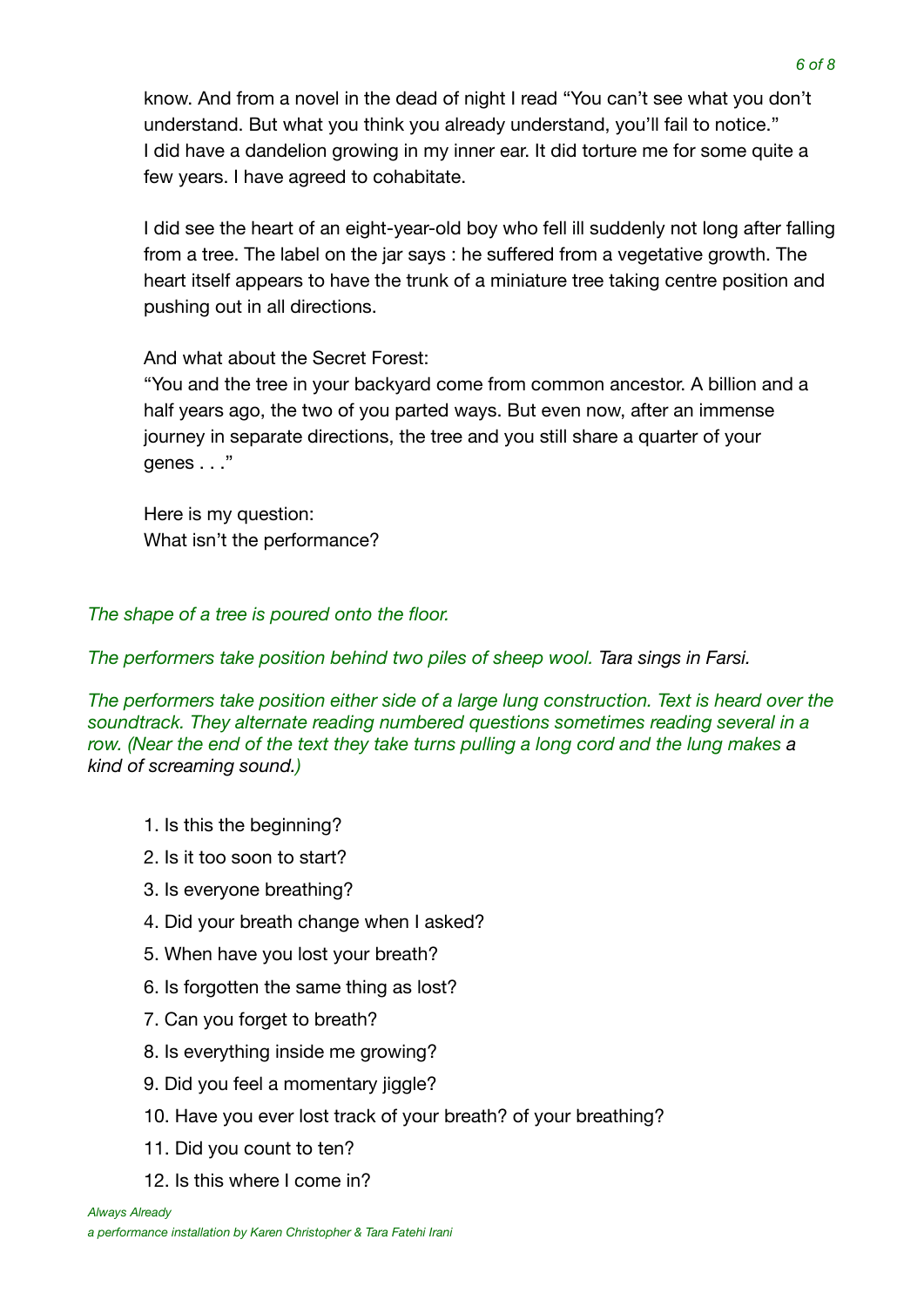13. He'd somehow inhaled a pea and it lodged in his lung, somehow it sprouted there in the warm and the wet, in the fleshy lining and with plenty of oxygen. Eventually, after some weeks of discomfort and struggle, the body ejected the pea shoot with a powerful sneeze. How did a seed grow in a lung without windows, without light?

14. Is there room for a loom or is the room itself the loom?

15. Last night I saw my lungs. Oh my… Two monstrous piles of flesh with interlocking trees. How do I forget?

16. Can I talk about breathing as binary because it is either in or out?

17. Is the shadow of the future looming over the performers?

18. The word for brown is coffee. Mustard is mustard. The word for pink is facelike. Is my face pink?

19. The lungs are not symmetrical. Do they leave room for the heart?

- 20. Shall we say this together?
- 21. What have you inhaled?

25. What if we had pins for fingernails?

30. Is there a dandelion growing in deep in the ear canal, the feathery feel, the tickle deep in, the dangling roots inside the leafy thrust out to the light?

36. What did I inhale? Or did I become more than one thing?

49. Steam, Big monumental hulk of metal… will it ever stop turning?

50. If the body is on the ground, lying down on the ground, and the head is tilted to the correct angle, can the sun find the seed?

نور چطور از حنجره رد میشه؟ ۵۱

55. Can we have a moment of silence in which all of the leaves of all of the trees fall all at once from their branches to the ground?

دست هامون تا کجا مے تو نن تاب بخور ن؟ . ۵۷

- 59. How long have you been doing this?
- 60. Does it not hurt your arms and legs?